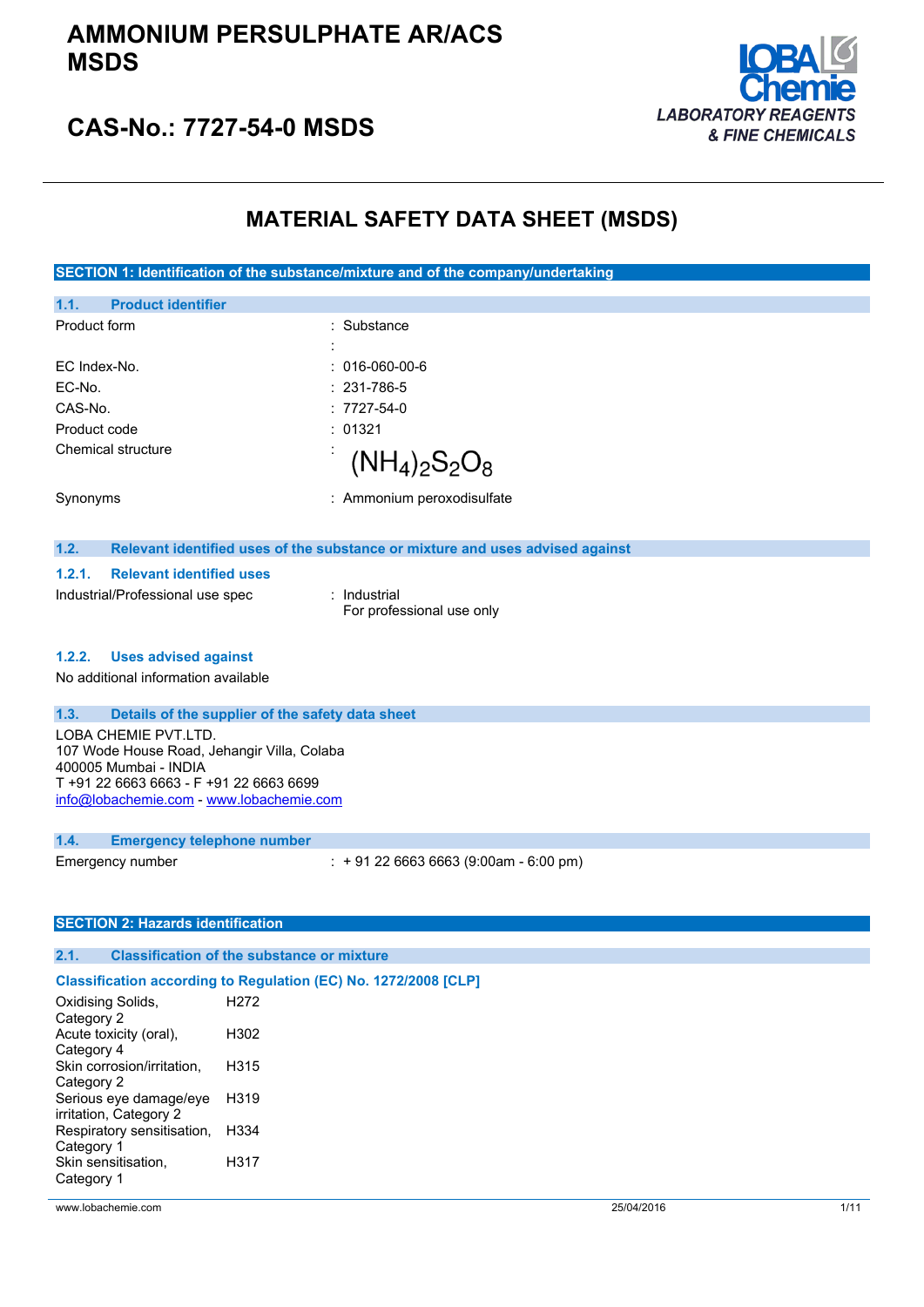Safety Data Sheet

Specific target organ toxicity — Single exposure, Category 3, Respiratory tract irritation H335

Full text of H statements : see section 16

#### **Classification according to Directive 67/548/EEC [DSD] or 1999/45/EC [DPD]**

O; R8 Xn; R22 R42 Xi; R36/37/38 R43 Full text of R-phrases: see section 16

### **Adverse physicochemical, human health and environmental effects**

No additional information available

### **2.2. Label elements Labelling according to** Regulation (EC) No. 1272/2008 [CLP] Hazard pictograms (CLP) : GHS03 GHS07 GHS08 Signal word (CLP) : Danger Hazard statements (CLP) : H272 - May intensify fire; oxidiser. H302 - Harmful if swallowed. H315 - Causes skin irritation. H317 - May cause an allergic skin reaction. H319 - Causes serious eye irritation. H334 - May cause allergy or asthma symptoms or breathing difficulties if inhaled. H335 - May cause respiratory irritation. Precautionary statements (CLP) : P220 - Keep/Store away from clothing, combustible materials. P261 - Avoid breathing vapours, dust, fume, gas. P280 - Wear protective gloves, protective clothing, eye protection, face protection. P305+P351+P338 - IF IN EYES: Rinse cautiously with water for several minutes. Remove contact lenses, if present and easy to do. Continue rinsing. P342+P311 - If experiencing respiratory symptoms: Call a doctor.

#### **2.3. Other hazards**

No additional information available

#### **SECTION 3: Composition/information on ingredients**

#### **3.1. Substances**

Name : AMMONIUM PERSULPHATE AR/ACS

www.lobachemie.com 25/04/2016 2/11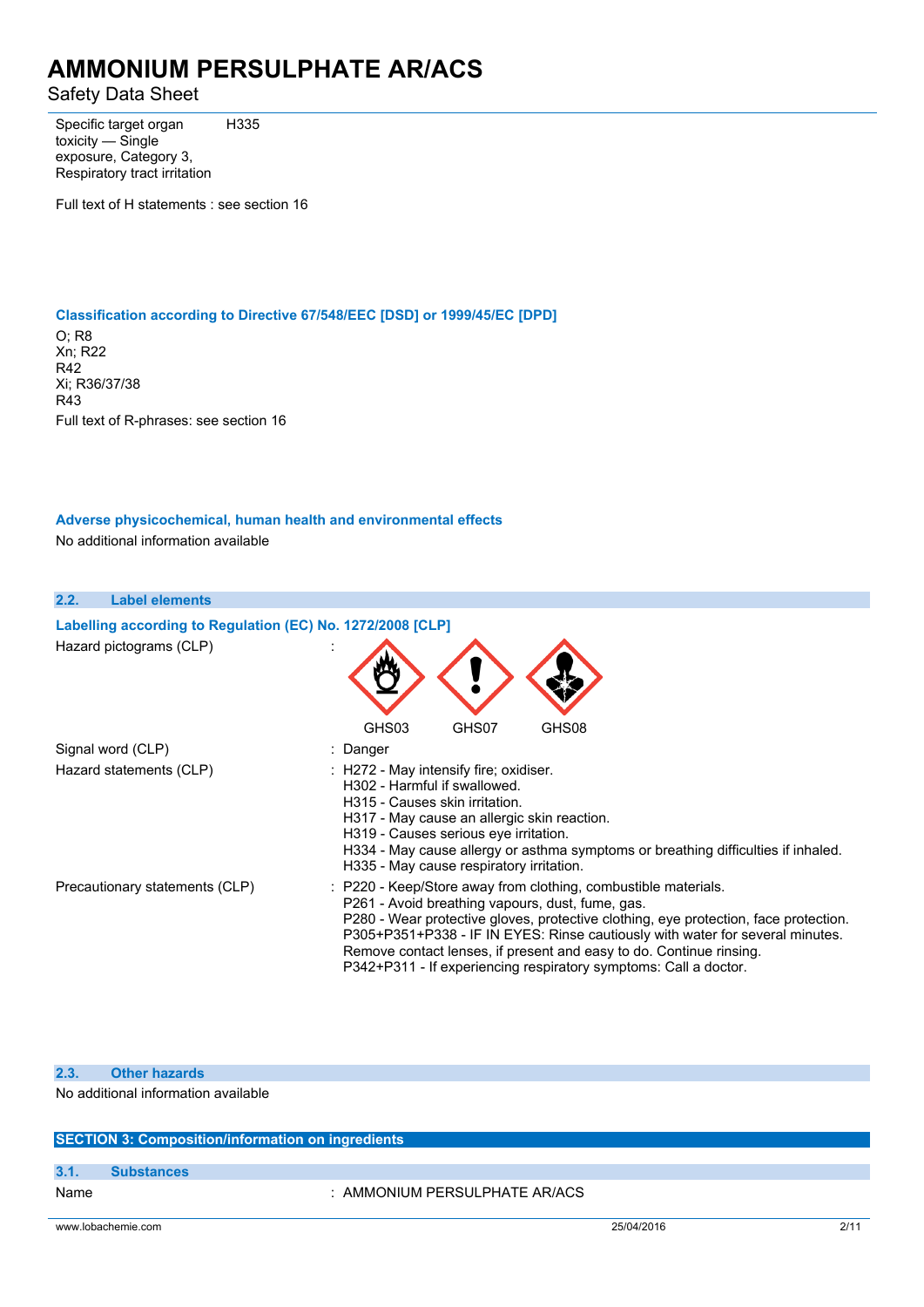Safety Data Sheet

| $: 7727 - 54 - 0$ |
|-------------------|
| $: 231 - 786 - 5$ |
| $: 016-060-00-6$  |
|                   |

Full text of R- and H-statements: see section 16

| . . |                |  |  |
|-----|----------------|--|--|
|     | Not applicable |  |  |

| <b>SECTION 4: First aid measures</b>                                |                                                                                                                                                       |
|---------------------------------------------------------------------|-------------------------------------------------------------------------------------------------------------------------------------------------------|
|                                                                     |                                                                                                                                                       |
| 4.1.<br><b>Description of first aid measures</b>                    |                                                                                                                                                       |
| First-aid measures after inhalation                                 | : If breathing is difficult, remove victim to fresh air and keep at rest in a position<br>comfortable for breathing. Call a POISON CENTER/doctor.     |
| First-aid measures after skin contact                               | : Wash with plenty of water/ Wash contaminated clothing before reuse. Get<br>medical advice/attention.                                                |
| First-aid measures after eye contact                                | Rinse cautiously with water for several minutes. Remove contact lenses, if present<br>and easy to do. Continue rinsing. Get medical advice/attention. |
| First-aid measures after ingestion                                  | : Rinse mouth. Call a POISON CENTER/doctor if you feel unwell.                                                                                        |
| 4.2.<br>Most important symptoms and effects, both acute and delayed |                                                                                                                                                       |
| Symptoms/effects after inhalation                                   | : May cause allergy or asthma symptoms or breathing difficulties if inhaled. May<br>cause respiratory irritation.                                     |
| Symptoms/effects after skin contact                                 | : Causes skin irritation. May cause an allergic skin reaction.                                                                                        |
| Symptoms/effects after eye contact                                  | Causes serious eye irritation.                                                                                                                        |
| Symptoms/effects after ingestion                                    | : Harmful if swallowed.                                                                                                                               |
|                                                                     |                                                                                                                                                       |
| 4.3.                                                                | Indication of any immediate medical attention and special treatment needed                                                                            |
| Treat symptomatically.                                              |                                                                                                                                                       |
| <b>SECTION 5: Firefighting measures</b>                             |                                                                                                                                                       |
|                                                                     |                                                                                                                                                       |
| 5.1.<br><b>Extinguishing media</b>                                  |                                                                                                                                                       |
| Suitable extinguishing media                                        | : Carbon dioxide. Dry powder. Foam. Water spray.                                                                                                      |
| Unsuitable extinguishing media                                      | Do not use a heavy water stream.                                                                                                                      |
|                                                                     |                                                                                                                                                       |
| Special hazards arising from the substance or mixture<br>5.2.       |                                                                                                                                                       |
| Fire hazard                                                         | : May cause fire or explosion; strong oxidiser.                                                                                                       |
| Explosion hazard                                                    | Heat may build pressure, rupturing closed containers, spreading fire and increasing<br>risk of burns and injuries.                                    |
| 5.3.<br><b>Advice for firefighters</b>                              |                                                                                                                                                       |
| Firefighting instructions                                           | : In case of major fire and large quantities: Evacuate area. Fight fire remotely due to<br>the risk of explosion.                                     |
| <b>SECTION 6: Accidental release measures</b>                       |                                                                                                                                                       |
| 6.1.                                                                | Personal precautions, protective equipment and emergency procedures                                                                                   |
| General measures                                                    | : No open flames. No smoking.                                                                                                                         |
| 6.1.1.<br>For non-emergency personnel                               |                                                                                                                                                       |
| <b>Emergency procedures</b>                                         | : Evacuate unnecessary personnel.                                                                                                                     |
|                                                                     |                                                                                                                                                       |
| 6.1.2. For emergency responders                                     |                                                                                                                                                       |
| Protective equipment                                                | : Use personal protective equipment as required.                                                                                                      |
| <b>Emergency procedures</b><br>: Ventilate area.                    |                                                                                                                                                       |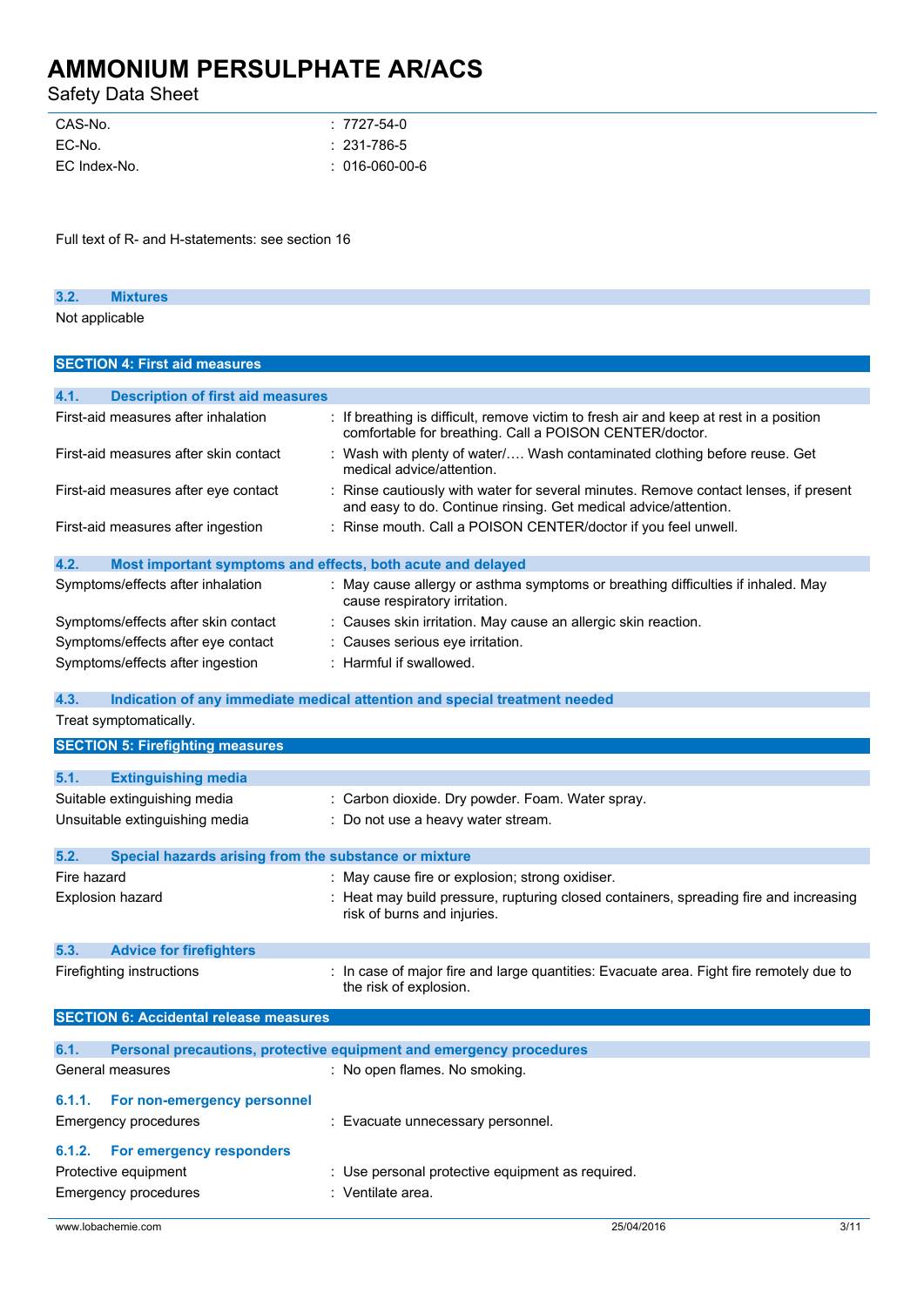Safety Data Sheet

| 6.2.<br><b>Environmental precautions</b>                                    |                                                                                                                                                                                                                          |  |  |
|-----------------------------------------------------------------------------|--------------------------------------------------------------------------------------------------------------------------------------------------------------------------------------------------------------------------|--|--|
| Avoid release to the environment.                                           |                                                                                                                                                                                                                          |  |  |
| 6.3.<br>Methods and material for containment and cleaning up                |                                                                                                                                                                                                                          |  |  |
| Methods for cleaning up                                                     | : Soak up spills with inert solids, such as clay or diatomaceous earth as soon as<br>possible. On land, sweep or shovel into suitable containers.                                                                        |  |  |
| <b>Reference to other sections</b><br>6.4.                                  |                                                                                                                                                                                                                          |  |  |
| No additional information available                                         |                                                                                                                                                                                                                          |  |  |
| <b>SECTION 7: Handling and storage</b>                                      |                                                                                                                                                                                                                          |  |  |
|                                                                             |                                                                                                                                                                                                                          |  |  |
| 7.1.<br><b>Precautions for safe handling</b>                                |                                                                                                                                                                                                                          |  |  |
| Additional hazards when processed                                           | : Hazardous waste due to potential risk of explosion.                                                                                                                                                                    |  |  |
| Precautions for safe handling                                               | : Avoid contact with skin and eyes. Keep away from sources of ignition - No smoking.<br>Use only outdoors or in a well-ventilated area. Do not breathe vapours.                                                          |  |  |
| Hygiene measures                                                            | Do not eat, drink or smoke when using this product. Wash contaminated clothing<br>before reuse. Wash hands and other exposed areas with mild soap and water before<br>eating, drinking or smoking and when leaving work. |  |  |
| 7.2.<br><b>Conditions for safe storage, including any incompatibilities</b> |                                                                                                                                                                                                                          |  |  |
| Technical measures                                                          | : Proper grounding procedures to avoid static electricity should be followed.                                                                                                                                            |  |  |
| Storage conditions                                                          | : Keep in fireproof place. Keep container tightly closed.                                                                                                                                                                |  |  |
| Incompatible materials                                                      | Heat sources, combustible materials.                                                                                                                                                                                     |  |  |
| 7.3.<br><b>Specific end use(s)</b>                                          |                                                                                                                                                                                                                          |  |  |
| No additional information available                                         |                                                                                                                                                                                                                          |  |  |
| <b>SECTION 8: Exposure controls/personal protection</b>                     |                                                                                                                                                                                                                          |  |  |

**8.1. Control parameters**

No additional information available

| 8.2.<br><b>Exposure controls</b>                              |                                                                  |  |  |
|---------------------------------------------------------------|------------------------------------------------------------------|--|--|
| Personal protective equipment                                 | : Wear fire/flame resistant/retardant clothing.                  |  |  |
| Hand protection                                               | : Protective gloves                                              |  |  |
| Eye protection                                                | : Chemical goggles or safety glasses                             |  |  |
| Skin and body protection                                      | : Wear suitable protective clothing                              |  |  |
| Respiratory protection                                        | : In case of inadequate ventilation wear respiratory protection. |  |  |
| <b>SECTION 9: Physical and chemical properties</b>            |                                                                  |  |  |
| 9.1.<br>Information on basic physical and chemical properties |                                                                  |  |  |
| Physical state                                                | : Solid                                                          |  |  |
| Molecular mass                                                | $: 228.19$ g/mol                                                 |  |  |
| Colour                                                        | : White crystalline.                                             |  |  |
| Odour                                                         | : odourless.                                                     |  |  |
| Odour threshold                                               | : No data available                                              |  |  |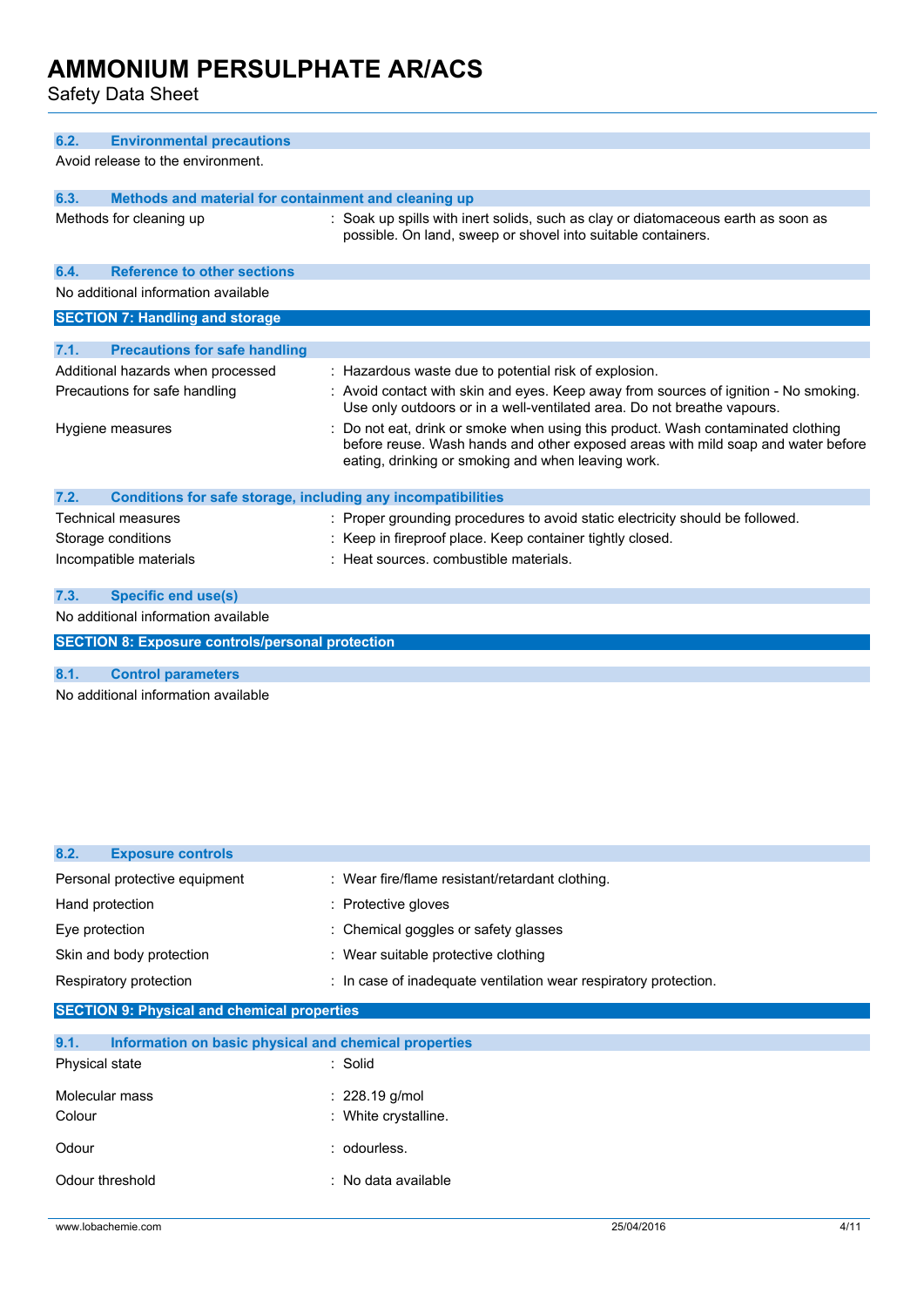Safety Data Sheet

| oaiciy Dala Olicci                                                      |                                                                                                                              |
|-------------------------------------------------------------------------|------------------------------------------------------------------------------------------------------------------------------|
| pH                                                                      | $: 1 - 2$                                                                                                                    |
| Relative evaporation rate (butylacetate=1)                              | : No data available                                                                                                          |
| Melting point                                                           | : 120 $^{\circ}$ C                                                                                                           |
| Freezing point                                                          | : No data available                                                                                                          |
| Boiling point                                                           | : No data available                                                                                                          |
| Flash point                                                             | : No data available                                                                                                          |
| Auto-ignition temperature                                               | : No data available                                                                                                          |
| Decomposition temperature                                               | : No data available                                                                                                          |
| Flammability (solid, gas)                                               | : No data available                                                                                                          |
| Vapour pressure                                                         | : No data available                                                                                                          |
| Relative vapour density at 20 °C                                        | : 7.88                                                                                                                       |
| Relative density                                                        | : No data available                                                                                                          |
| Density<br>Solubility                                                   | : $1.98$ g/cm <sup>3</sup><br>Water: 228 g/l at 20 °C                                                                        |
| Log Pow                                                                 | : No data available                                                                                                          |
| Viscosity, kinematic                                                    | : No data available                                                                                                          |
| Viscosity, dynamic                                                      | : No data available                                                                                                          |
| <b>Explosive properties</b>                                             | : No data available                                                                                                          |
| Oxidising properties                                                    | The substance or mixture is classified as oxidizing with the subcategory 3. May<br>cause fire or explosion; strong oxidiser. |
| <b>Explosive limits</b>                                                 | : No data available                                                                                                          |
| 9.2.<br><b>Other information</b><br>No additional information available |                                                                                                                              |
| <b>SECTION 10: Stability and reactivity</b>                             |                                                                                                                              |
| 10.1.<br><b>Reactivity</b><br>May intensify fire; oxidiser.             |                                                                                                                              |
| 10.2.<br><b>Chemical stability</b>                                      |                                                                                                                              |
| Stable under normal conditions.                                         |                                                                                                                              |
| <b>Possibility of hazardous reactions</b><br>10.3.                      |                                                                                                                              |
| No additional information available                                     |                                                                                                                              |
| 10.4.<br><b>Conditions to avoid</b>                                     |                                                                                                                              |
| Heat. Sparks. Open flame.                                               |                                                                                                                              |
| 10.5.<br><b>Incompatible materials</b>                                  |                                                                                                                              |
|                                                                         |                                                                                                                              |

No additional information available

### **10.6. Hazardous decomposition products**

No additional information available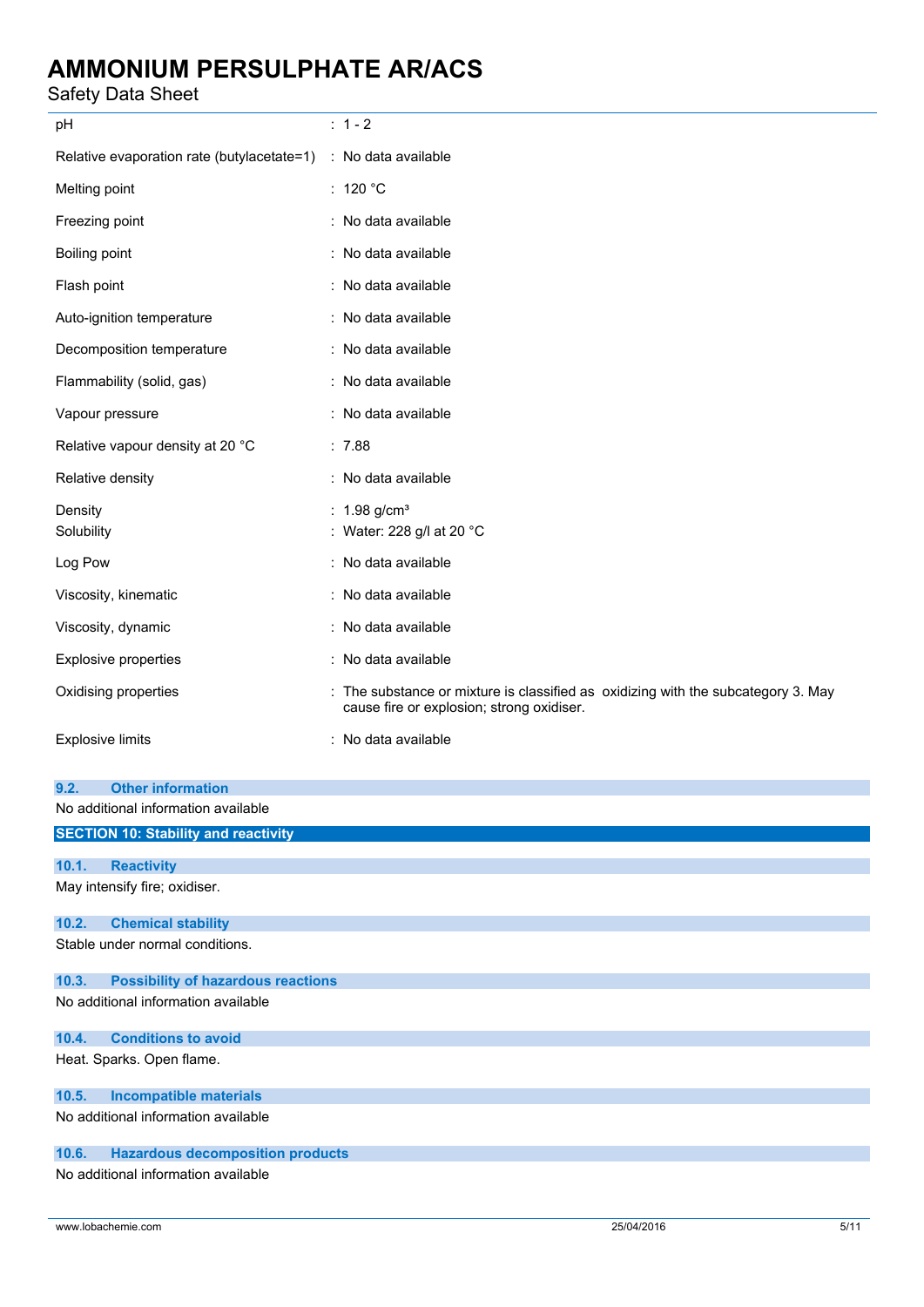Safety Data Sheet

| <b>SECTION 11: Toxicological information</b>                                                        |                                                                                                                      |  |  |
|-----------------------------------------------------------------------------------------------------|----------------------------------------------------------------------------------------------------------------------|--|--|
| 11.1.<br>Information on toxicological effects                                                       |                                                                                                                      |  |  |
| Acute toxicity                                                                                      | : Oral: Harmful if swallowed.                                                                                        |  |  |
| Skin corrosion/irritation                                                                           | : Causes skin irritation.<br>pH: 1 - 2                                                                               |  |  |
| Serious eye damage/irritation                                                                       | : Causes serious eye irritation.<br>pH: 1 - 2                                                                        |  |  |
| Respiratory or skin sensitisation                                                                   | : May cause allergy or asthma symptoms or breathing difficulties if inhaled. May<br>cause an allergic skin reaction. |  |  |
| Germ cell mutagenicity                                                                              | : Not classified                                                                                                     |  |  |
| Carcinogenicity                                                                                     | : Not classified                                                                                                     |  |  |
| Reproductive toxicity                                                                               | : Not classified                                                                                                     |  |  |
| STOT-single exposure                                                                                | : May cause respiratory irritation.                                                                                  |  |  |
| STOT-repeated exposure                                                                              | : Not classified                                                                                                     |  |  |
| Aspiration hazard                                                                                   | : Not classified                                                                                                     |  |  |
| Potential adverse human health effects<br>and symptoms<br><b>SECTION 12: Ecological information</b> | : Harmful if swallowed.                                                                                              |  |  |
|                                                                                                     |                                                                                                                      |  |  |
| 12.1.<br><b>Toxicity</b>                                                                            |                                                                                                                      |  |  |
| No additional information available                                                                 |                                                                                                                      |  |  |
| 12.2.<br><b>Persistence and degradability</b>                                                       |                                                                                                                      |  |  |
| No additional information available                                                                 |                                                                                                                      |  |  |
| 12.3.<br><b>Bioaccumulative potential</b>                                                           |                                                                                                                      |  |  |
| No additional information available                                                                 |                                                                                                                      |  |  |
| <b>Mobility in soil</b><br>12.4.                                                                    |                                                                                                                      |  |  |
| No additional information available                                                                 |                                                                                                                      |  |  |
| <b>Results of PBT and vPvB assessment</b><br>12.5.                                                  |                                                                                                                      |  |  |
| No additional information available                                                                 |                                                                                                                      |  |  |
| <b>Other adverse effects</b><br>12.6.                                                               |                                                                                                                      |  |  |
| No additional information available                                                                 |                                                                                                                      |  |  |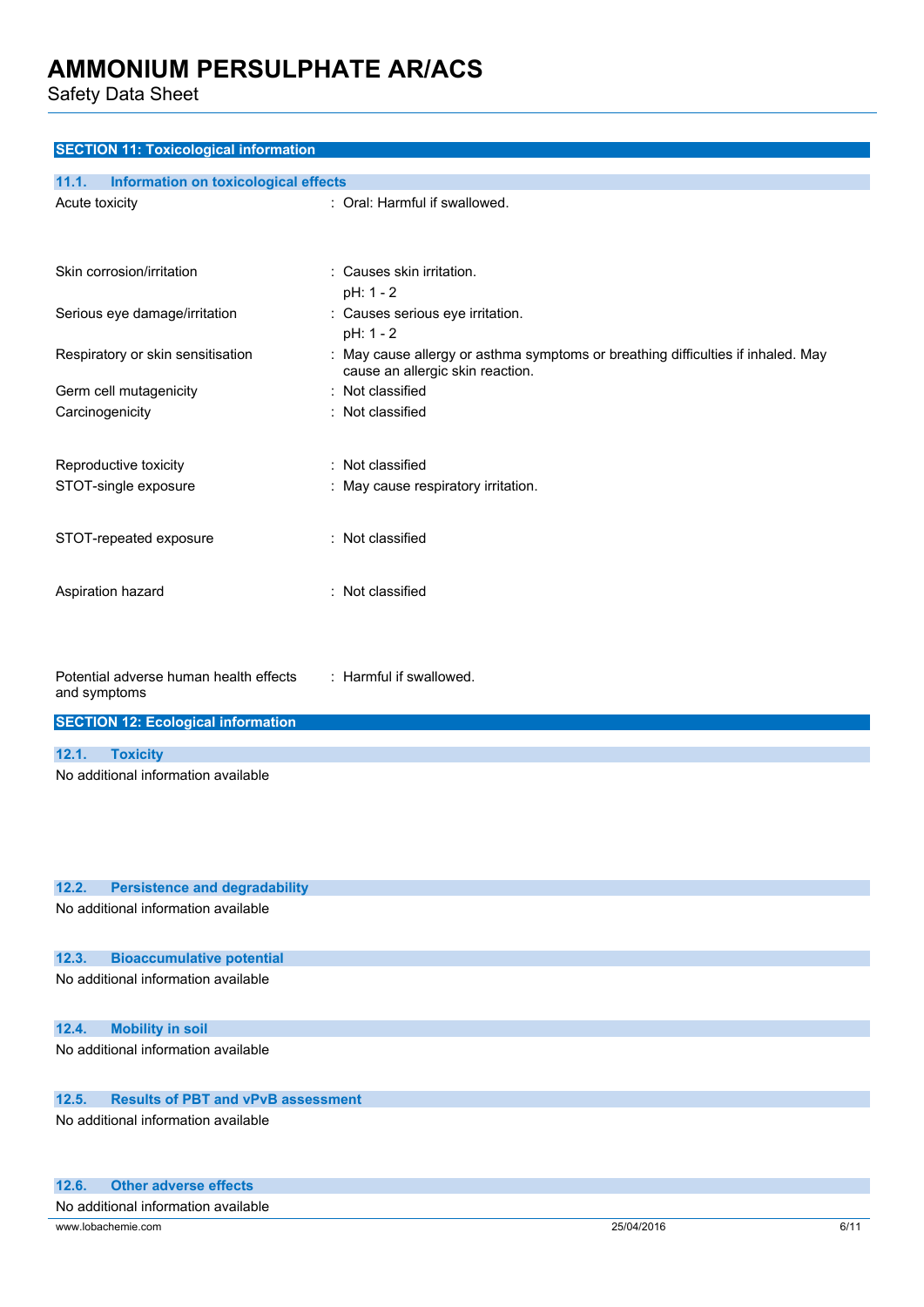| <b>SECTION 13: Disposal considerations</b>                                                                         |                                                                                                                                                                                                                           |
|--------------------------------------------------------------------------------------------------------------------|---------------------------------------------------------------------------------------------------------------------------------------------------------------------------------------------------------------------------|
| 13.1.<br><b>Waste treatment methods</b><br>Product/Packaging disposal<br>recommendations<br>Additional information | : Dispose of contents/container to hazardous or special waste collection point, in<br>accordance with local, regional, national and/or international regulation.<br>: Hazardous waste due to potential risk of explosion. |
| <b>SECTION 14: Transport information</b>                                                                           |                                                                                                                                                                                                                           |
| In accordance with ADR / RID / IMDG / IATA / ADN                                                                   |                                                                                                                                                                                                                           |
|                                                                                                                    |                                                                                                                                                                                                                           |
| 14.1.<br><b>UN number</b>                                                                                          |                                                                                                                                                                                                                           |
| UN-No. (ADR)                                                                                                       | : 1444                                                                                                                                                                                                                    |
| UN-No. (IMDG)                                                                                                      | : 1444                                                                                                                                                                                                                    |
| UN-No. (IATA)                                                                                                      | : 1444                                                                                                                                                                                                                    |
| UN-No. (ADN)                                                                                                       | : 1444                                                                                                                                                                                                                    |
| UN-No. (RID)                                                                                                       | : 1444                                                                                                                                                                                                                    |
| 14.2.<br><b>UN proper shipping name</b>                                                                            |                                                                                                                                                                                                                           |
| Proper Shipping Name (ADR)                                                                                         | : AMMONIUM PERSULPHATE                                                                                                                                                                                                    |
| Proper Shipping Name (IMDG)                                                                                        | : AMMONIUM PERSULPHATE                                                                                                                                                                                                    |
| Proper Shipping Name (IATA)                                                                                        | : Ammonium persulphate                                                                                                                                                                                                    |
| Proper Shipping Name (ADN)                                                                                         | : AMMONIUM PERSULPHATE                                                                                                                                                                                                    |
| Proper Shipping Name (RID)                                                                                         | : AMMONIUM PERSULPHATE                                                                                                                                                                                                    |
| Transport document description (ADR)                                                                               | : UN 1444 AMMONIUM PERSULPHATE, 5.1, III, (E)                                                                                                                                                                             |
| Transport document description (IMDG)                                                                              | : UN 1444 AMMONIUM PERSULPHATE, 5.1, III                                                                                                                                                                                  |
| Transport document description (IATA)                                                                              | : UN 1444 Ammonium persulphate, 5.1, III                                                                                                                                                                                  |
| Transport document description (ADN)                                                                               | : UN 1444 AMMONIUM PERSULPHATE, 5.1, III                                                                                                                                                                                  |
| Transport document description (RID)                                                                               | : UN 1444 AMMONIUM PERSULPHATE, 5.1, III                                                                                                                                                                                  |
| 14.3.<br><b>Transport hazard class(es)</b>                                                                         |                                                                                                                                                                                                                           |
|                                                                                                                    |                                                                                                                                                                                                                           |
| <b>ADR</b>                                                                                                         |                                                                                                                                                                                                                           |
| Transport hazard class(es) (ADR)<br>Danger labels (ADR)                                                            | : 5.1<br>: 5.1                                                                                                                                                                                                            |

### **IMDG**

Transport hazard class(es) (IMDG) : 5.1 Danger labels (IMDG) : 5.1

:



### **IATA**

| Transport hazard class(es) (IATA) | $\therefore$ 5.1 |
|-----------------------------------|------------------|
| Hazard labels (IATA)              | $\therefore$ 5.1 |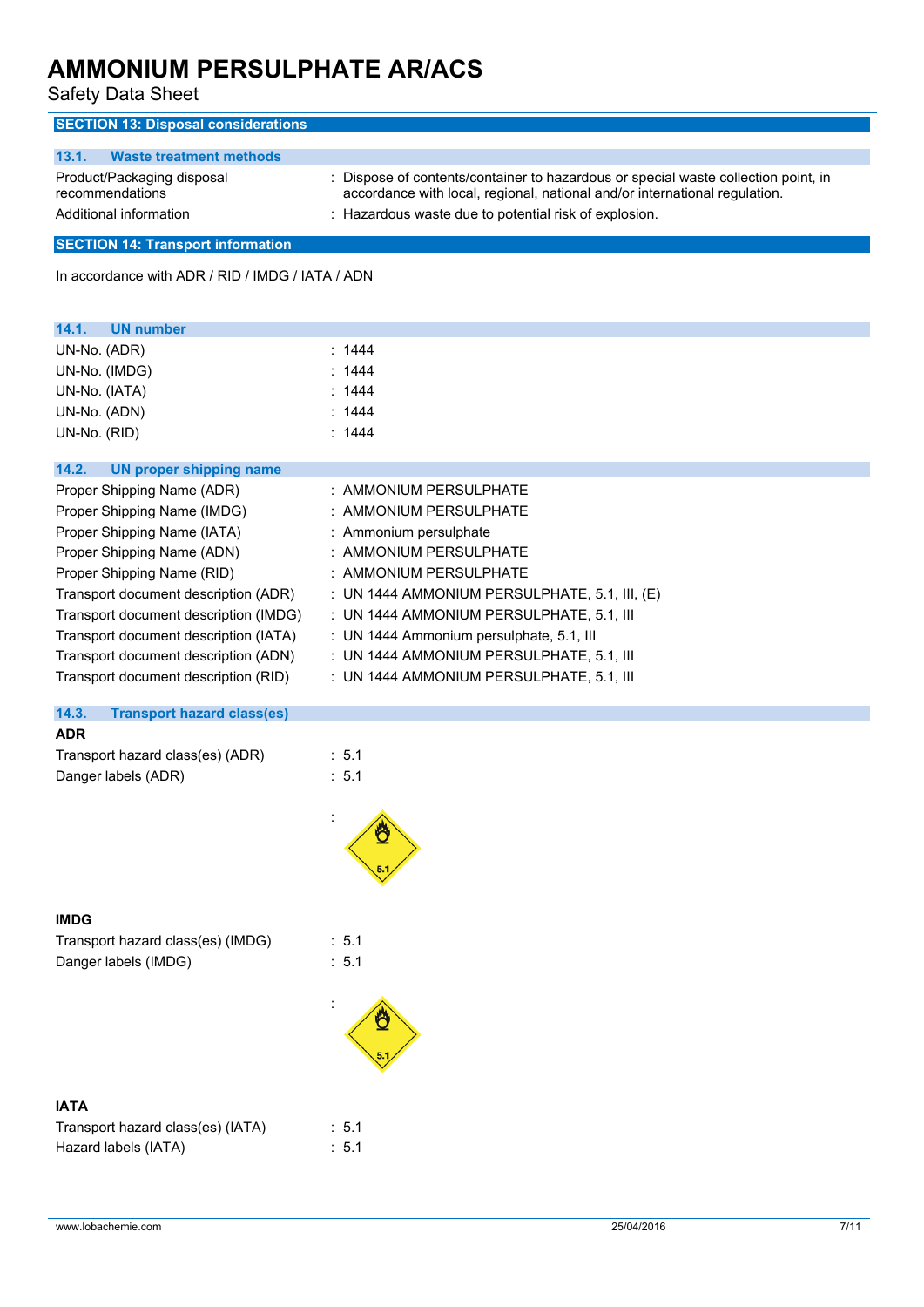Safety Data Sheet

**ADN**

**RID**



| - Overland transport                                         |                           |
|--------------------------------------------------------------|---------------------------|
| Classification code (ADR)                                    | : O2                      |
| Limited quantities (ADR)                                     | : 5kg                     |
| Excepted quantities (ADR)                                    | : E1                      |
| Packing instructions (ADR)                                   | : P002, IBC08, LP02, R001 |
| Special packing provisions (ADR)                             | : B3                      |
| Mixed packing provisions (ADR)                               | : MP10                    |
| Portable tank and bulk container<br>instructions (ADR)       | : T1                      |
| Portable tank and bulk container special<br>provisions (ADR) | : TP33                    |
| Tank code (ADR)                                              | : SGAV                    |
| Tank special provisions (ADR)                                | : TU3                     |
| Vehicle for tank carriage                                    | : AT                      |
| Transport category (ADR)                                     | : 3                       |
| Special provisions for carriage - Bulk<br>(ADR)              | : VC1, VC2, AP6, AP7      |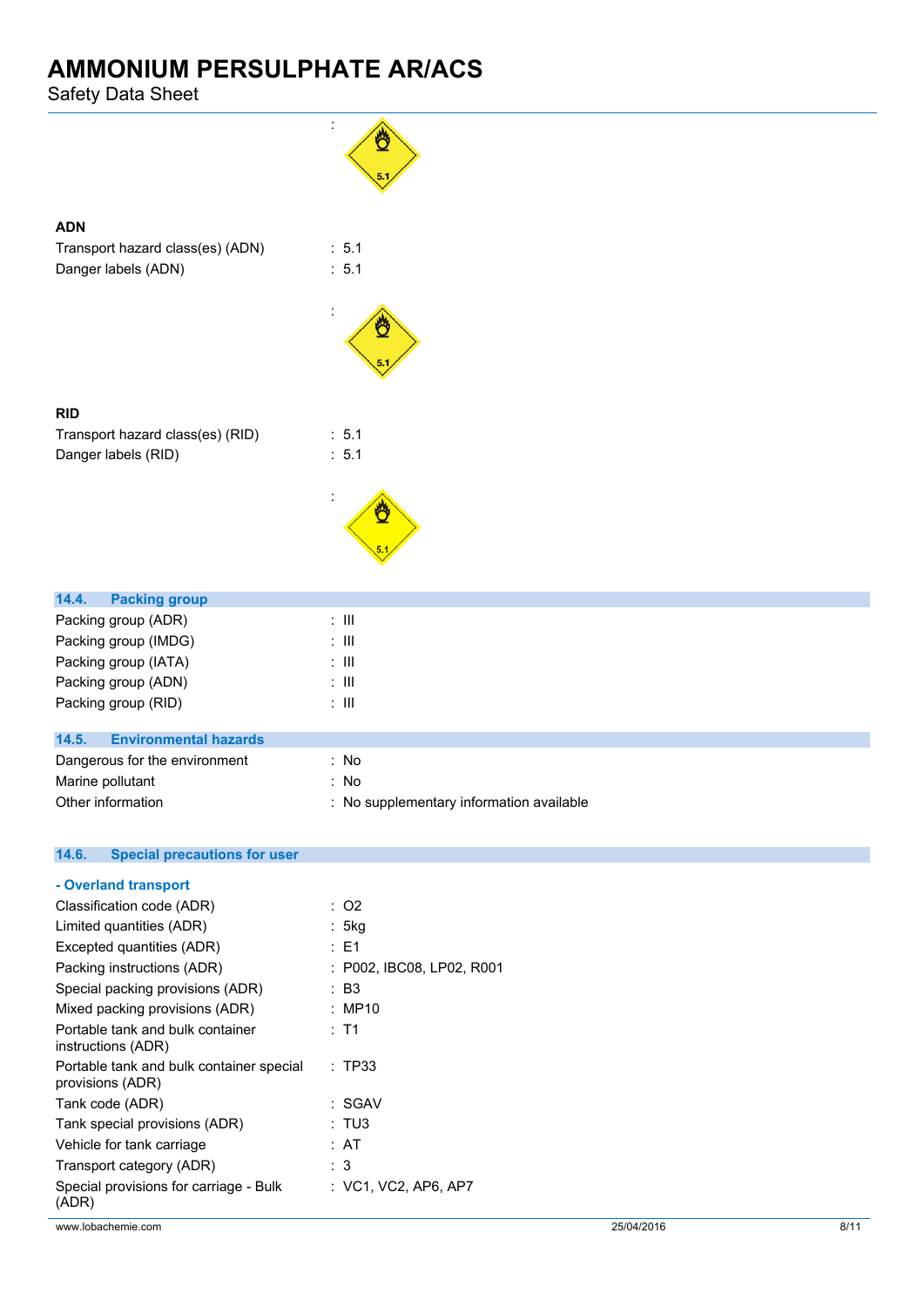Safety Data Sheet

| Special provisions for carriage - Loading,<br>unloading and handling (ADR) | $\therefore$ CV24                                                                                                                       |
|----------------------------------------------------------------------------|-----------------------------------------------------------------------------------------------------------------------------------------|
| Hazard identification number (Kemler No.)                                  | $\therefore$ 50                                                                                                                         |
| Orange plates                                                              | 50                                                                                                                                      |
|                                                                            | 1444                                                                                                                                    |
| Tunnel restriction code (ADR)                                              | : E                                                                                                                                     |
| EAC code                                                                   | : 1Z                                                                                                                                    |
| - Transport by sea                                                         |                                                                                                                                         |
| Limited quantities (IMDG)                                                  | ∶5 kg                                                                                                                                   |
| Excepted quantities (IMDG)                                                 | $\therefore$ E1                                                                                                                         |
| Packing instructions (IMDG)                                                | : P002, LP02                                                                                                                            |
| IBC packing instructions (IMDG)                                            | : IBC08                                                                                                                                 |
| IBC special provisions (IMDG)                                              | $\therefore$ B3                                                                                                                         |
| Tank instructions (IMDG)                                                   | $:$ T1                                                                                                                                  |
| Tank special provisions (IMDG)                                             | :TP33                                                                                                                                   |
| EmS-No. (Fire)                                                             | $: F-A$                                                                                                                                 |
| EmS-No. (Spillage)                                                         | $: S-Q$                                                                                                                                 |
| Stowage category (IMDG)                                                    | : A                                                                                                                                     |
| Properties and observations (IMDG)                                         | : White crystals or powder. Soluble in water. Mixtures with combustible material are<br>sensitive to friction and are liable to ignite. |
| MFAG-No                                                                    | : 140                                                                                                                                   |
| - Air transport                                                            |                                                                                                                                         |
| PCA Excepted quantities (IATA)                                             | : E1                                                                                                                                    |
| PCA Limited quantities (IATA)                                              | : Y546                                                                                                                                  |
| PCA limited quantity max net quantity<br>(IATA)                            | : 10kg                                                                                                                                  |
| PCA packing instructions (IATA)                                            | : 559                                                                                                                                   |
| PCA max net quantity (IATA)                                                | : 25kg                                                                                                                                  |
| CAO packing instructions (IATA)                                            | :563                                                                                                                                    |
| CAO max net quantity (IATA)                                                | $: 100$ kg                                                                                                                              |
| Special provisions (IATA)                                                  | : A803                                                                                                                                  |
| ERG code (IATA)                                                            | : 5L                                                                                                                                    |
| - Inland waterway transport                                                |                                                                                                                                         |
| Classification code (ADN)                                                  | $:$ O <sub>2</sub>                                                                                                                      |
| Limited quantities (ADN)                                                   | : 5 kg                                                                                                                                  |
| Excepted quantities (ADN)                                                  | $\therefore$ E1                                                                                                                         |
| Equipment required (ADN)                                                   | $:$ PP                                                                                                                                  |
| Number of blue cones/lights (ADN)                                          | $\therefore$ 0                                                                                                                          |
| - Rail transport                                                           |                                                                                                                                         |
| Classification code (RID)                                                  | $\therefore$ O2                                                                                                                         |
| Excepted quantities (RID)                                                  | : E1                                                                                                                                    |
| Packing instructions (RID)                                                 | : P002, IBC08, LP02, R001                                                                                                               |
| Special packing provisions (RID)                                           | : B3                                                                                                                                    |
| Mixed packing provisions (RID)                                             | : MP10                                                                                                                                  |
| Portable tank and bulk container<br>instructions (RID)                     | $:$ T1                                                                                                                                  |
| Portable tank and bulk container special<br>provisions (RID)               | : TP33                                                                                                                                  |
| Tank codes for RID tanks (RID)                                             | : SGAV                                                                                                                                  |
| Special provisions for RID tanks (RID)                                     | : TU3                                                                                                                                   |
|                                                                            |                                                                                                                                         |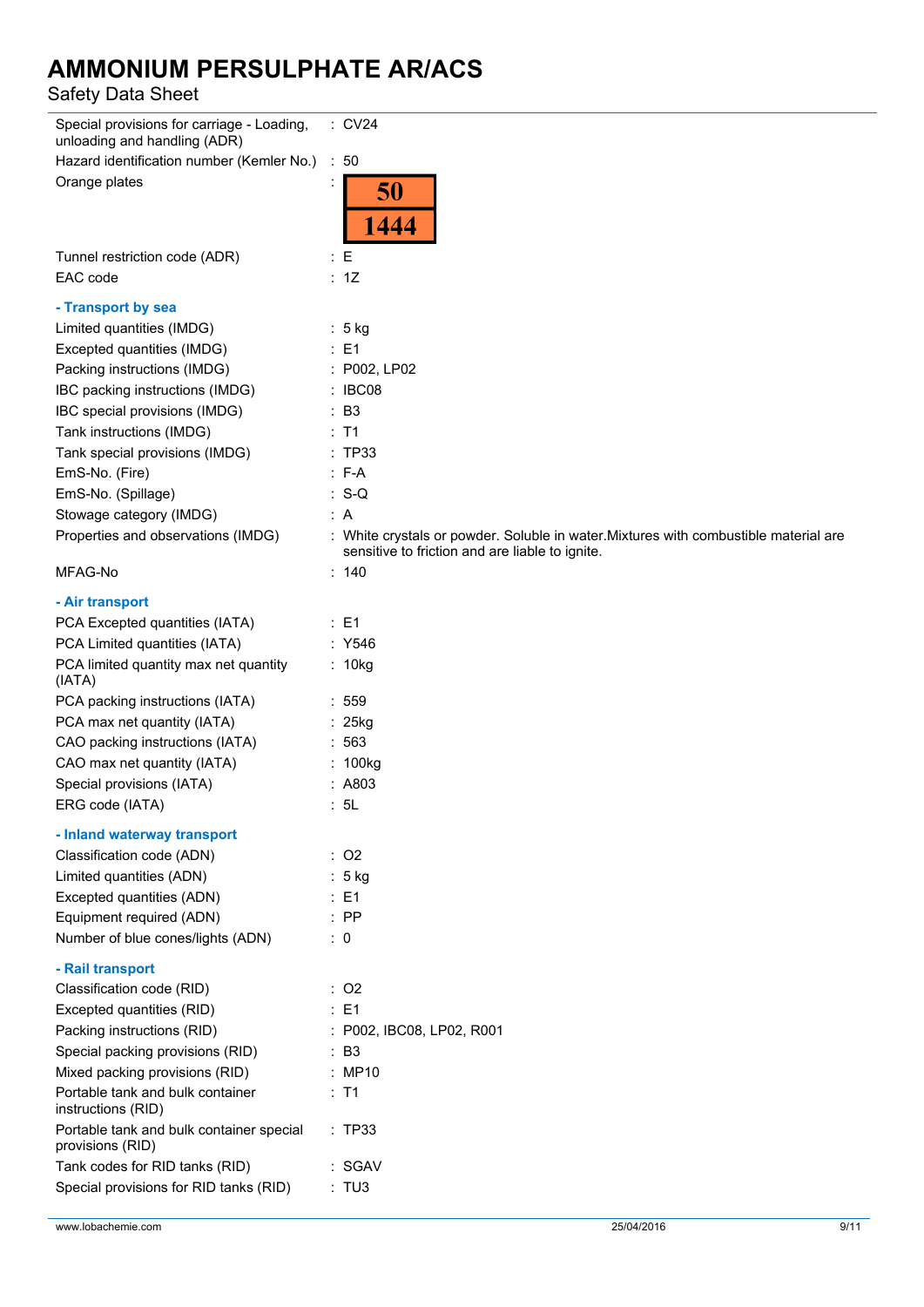Safety Data Sheet

| Transport category (RID)                                                   | : 3                  |
|----------------------------------------------------------------------------|----------------------|
| Special provisions for carriage - Bulk<br>(RID)                            | : VC1, VC2, AP6, AP7 |
| Special provisions for carriage - Loading,<br>unloading and handling (RID) | $\therefore$ CW24    |
| Colis express (express parcels) (RID)                                      | : CE11               |
| Hazard identification number (RID)                                         | : 50                 |
|                                                                            |                      |

**14.7. Transport in bulk according to Annex II of MARPOL 73/78 and the IBC Code**

Not applicable

**SECTION 15: Regulatory information**

**15.1. Safety, health and environmental regulations/legislation specific for the substance or mixture**

**15.1.1. EU-Regulations**

No REACH Annex XVII restrictions AMMONIUM PERSULPHATE AR/ACS is not on the REACH Candidate List AMMONIUM PERSULPHATE AR/ACS is not on the REACH Annex XIV List

### **15.1.2. National regulations**

### **Germany**

| $\ddotsc$                                                                               |                                                                                                     |
|-----------------------------------------------------------------------------------------|-----------------------------------------------------------------------------------------------------|
| Reference to AwSV                                                                       | : Water hazard class (WGK) 1, low hazard to water (Classification according to AwSV;<br>ID No. 836) |
| 12th Ordinance Implementing the Federal<br>Immission Control Act - 12. BlmSchV          | : Is not subject of the 12. BlmSchV (Hazardous Incident Ordinance)                                  |
| <b>Netherlands</b>                                                                      |                                                                                                     |
| SZW-lijst van kankerverwekkende stoffen : The substance is not listed                   |                                                                                                     |
| SZW-lijst van mutagene stoffen                                                          | $\therefore$ The substance is not listed                                                            |
| NIET-limitatieve lijst van voor de<br>voortplanting giftige stoffen - Borstvoeding      | : The substance is not listed                                                                       |
| NIET-limitatieve lijst van voor de<br>voortplanting giftige stoffen –<br>Vruchtbaarheid | $\therefore$ The substance is not listed                                                            |
| NIET-limitatieve lijst van voor de<br>voortplanting giftige stoffen – Ontwikkeling      | $\therefore$ The substance is not listed                                                            |
| <b>Denmark</b>                                                                          |                                                                                                     |
| Recommendations Danish Regulation                                                       | : Young people below the age of 18 years are not allowed to use the product                         |

#### **15.2. Chemical safety assessment**

No additional information available

#### **SECTION 16: Other information**